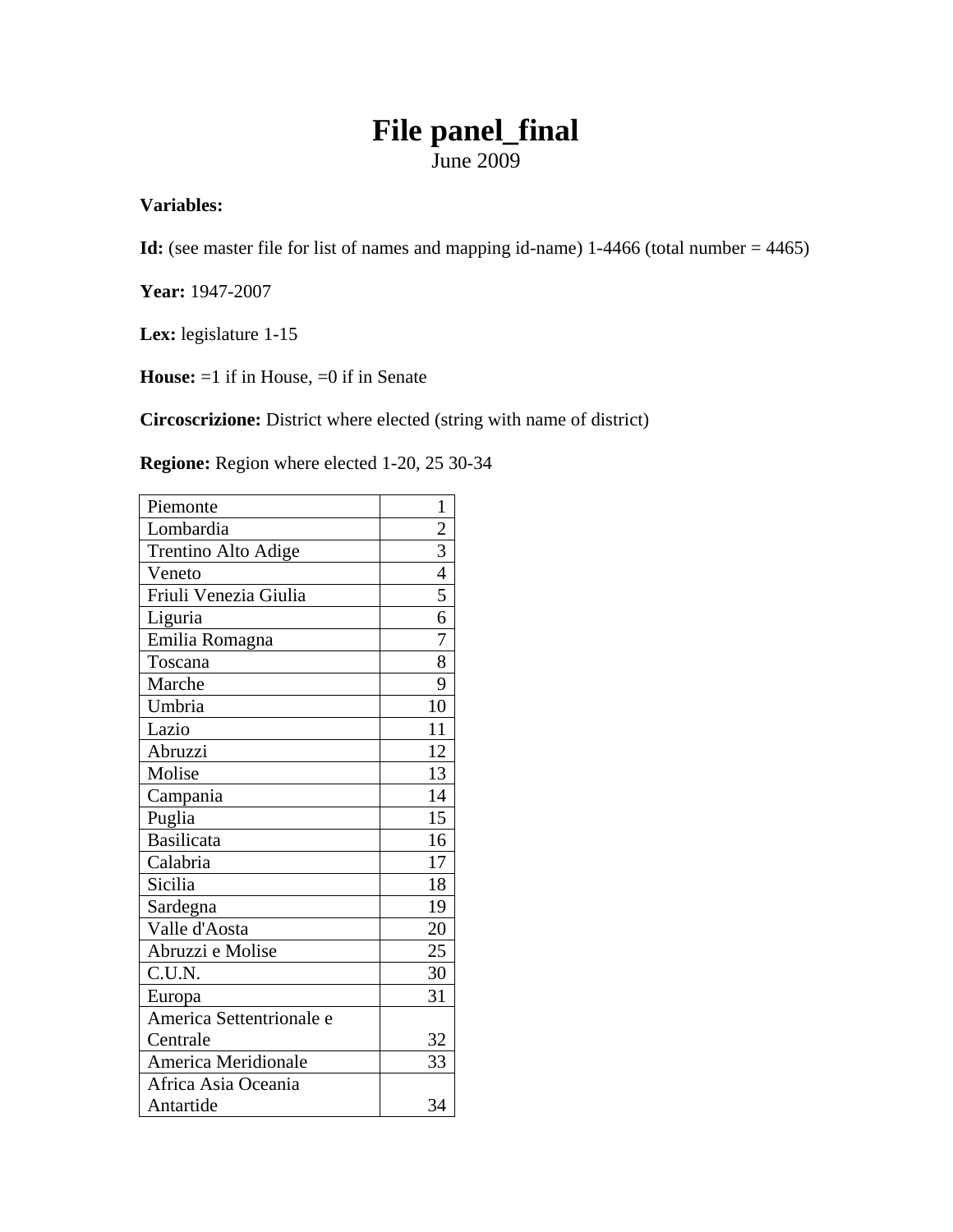**Party:** current party affiliation (string with name of party)

**Party\_cod:** Numeric variable (although it LOOKS as if it's a string) denoting the current party affiliation: 2-124

 2 AN (Alleanza Nazionale) 3 ASS.ITAL.SUD AMERICA 4 AUTONOMIE - LIBERTE' - DEMOCRATIE 5 Abete SVP PATT 6 Abolizione Scorporo 7 Ass. per Trieste 8 Blocco Nazionale 9 CCD 10 CCD-CDU 11 Casa delle liberta' 12 Comunisti Italiani 14 DC (Democrazia Cristiana) 15 DC PRI 17 DEMOCRAZIA CRISTIANA E PARTITO SOCIALISTA NUOVO PSI 18 DP (Democrazia Proletaria) 19 DS (Democratici della Sinistra) 21 Democrazia Europea 22 Democrazia Liberta' 24 FEDERAZIONE DEI VERDI 25 FI (Forza Italia) 26 FI AN 27 FI CCD Polo liberal democratico UDC AN 29 FI LN UDC CCD 30 FI UDC CCD Polo liberal democratico 33 Federazione Gruppi Autonomisti 36 Fronte Democratico Popolare 37 IDV 39 Il Girasole 40 Insieme con l'Ulivo 41 Insieme con l'unione 42 L Valle d'Aosta 43 L'Unione 45 LISTA DINI 46 LL (Lega Lombarda) 47 LN (Lega Nord) 48 LN FI 50 La Margherita 51 La Rete 52 Lega Autonoma Veneta 55 Lega d'azione meridionale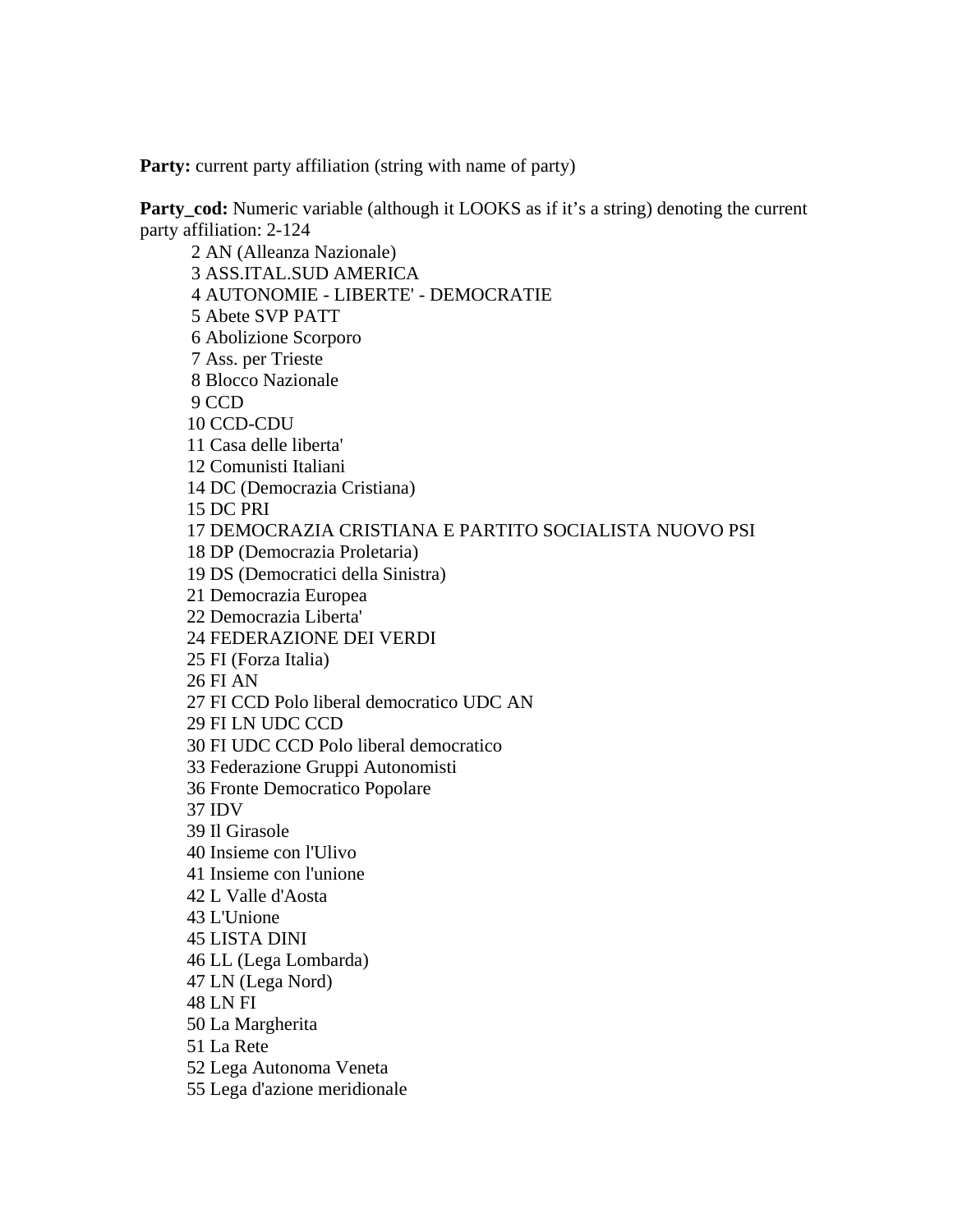57 Liga Veneta 59 Lista Pannella 60 Lista Verde 61 MANIFESTO 62 MPM 63 MSI 65 Nuovo PSI 66 P. Radicale 67 P.S.D'AZ (Partito Sardo d'Azione) 70 PCI 71 PCI-PSIUP 73 PDIUM 74 PDS 75 PDUP 76 PLI 77 PLI-PRI-PSDI 78 PMP 79 PNM 80 PPI 81 PPI SVP PRI UD Prodi 83 PRI 84 PSA 85 PSDI 86 PSI 87 PSI PSDI PR 88 PSI PSDI PR Verdi 89 PSI-PSDI 90 PSIUP 91 Paese Nuovo 92 Pannella Sgarbi 93 Part. Sardo 94 Partito Popolare Sud Tirolese 96 Partito dei contadini d'Italia 97 Patto Segni 98 Patto per l'Italia 99 PdCI 100 Per Italia nel mondo 101 Polo buon governo 102 Polo delle liberta' 104 Popolari UDEUR 105 Pour Vallee d'Aoste 106 Progressisti 107 RC (Rifondazione Comunista) 108 RI 109 RNP 110 Riformatori FI LN UDC CCD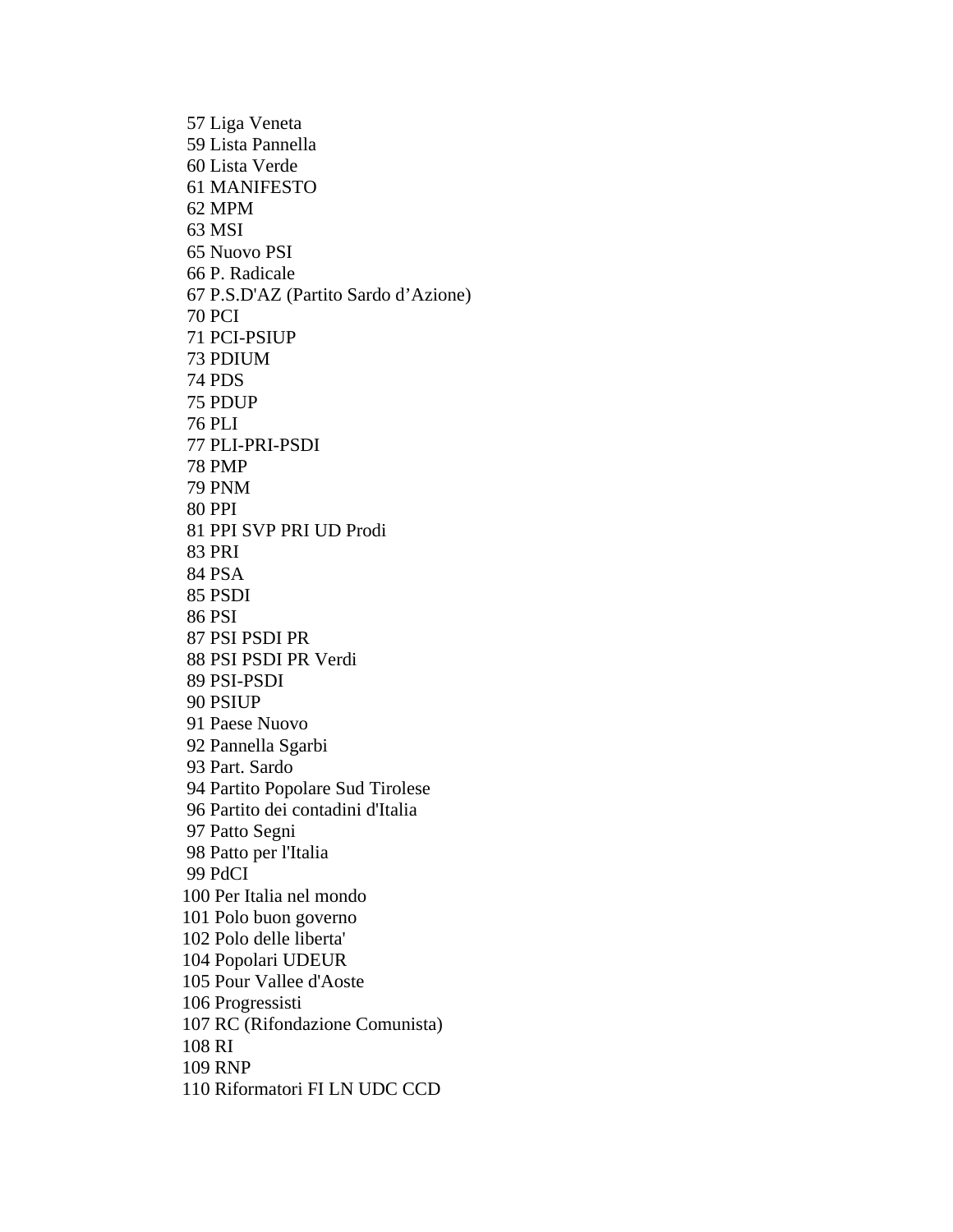111 SVP 112 SVP Ulivo 113 UDC 114 UDEUR 115 ULIVO 116 US (Unita' della Sinistra) 117 UV 118 UV ADP PRI 120 Ulivo Lega Aut Ven 121 Ulivo PSA 123 Vallee d'Aoste 124 Verdi

**Group:** current parliamentary group affiliation (string with name of group)

**Changegroup**: =1 if MP changes group affiliation =0 otherwise.

**Dcommperm**: =1 if MP in committee (commissione permamente) =0 otherwise

**Rankcp**: position within comittee (commissione permanente)

| Just a member  |                             |
|----------------|-----------------------------|
| President      | L                           |
| Vice president | $\mathcal{D}_{\mathcal{L}}$ |
| Secretary      | 3                           |
| Not a member   |                             |

**Commperm:** combines two previous variables

**Dcommbic**:  $=1$  if MP in bicameral committee (commissione bicamerale)  $=0$  otherwise

**Rankcb**: position within comittee (commissione bicamerale)

| Just a member  | 0                           |
|----------------|-----------------------------|
| President      | 1                           |
| Vice president | $\mathcal{D}_{\mathcal{L}}$ |
| Secretary      | 3                           |
| Not a member   |                             |

**Commbic:** combines two previous variables

| Not a member   | $\mathbf{\Omega}$                                                                                                                                               |
|----------------|-----------------------------------------------------------------------------------------------------------------------------------------------------------------|
| President      |                                                                                                                                                                 |
| Vice president | $\mathcal{D}_{\mathcal{A}}^{\mathcal{A}}(\mathcal{A})=\mathcal{D}_{\mathcal{A}}^{\mathcal{A}}(\mathcal{A})\mathcal{D}_{\mathcal{A}}^{\mathcal{A}}(\mathcal{A})$ |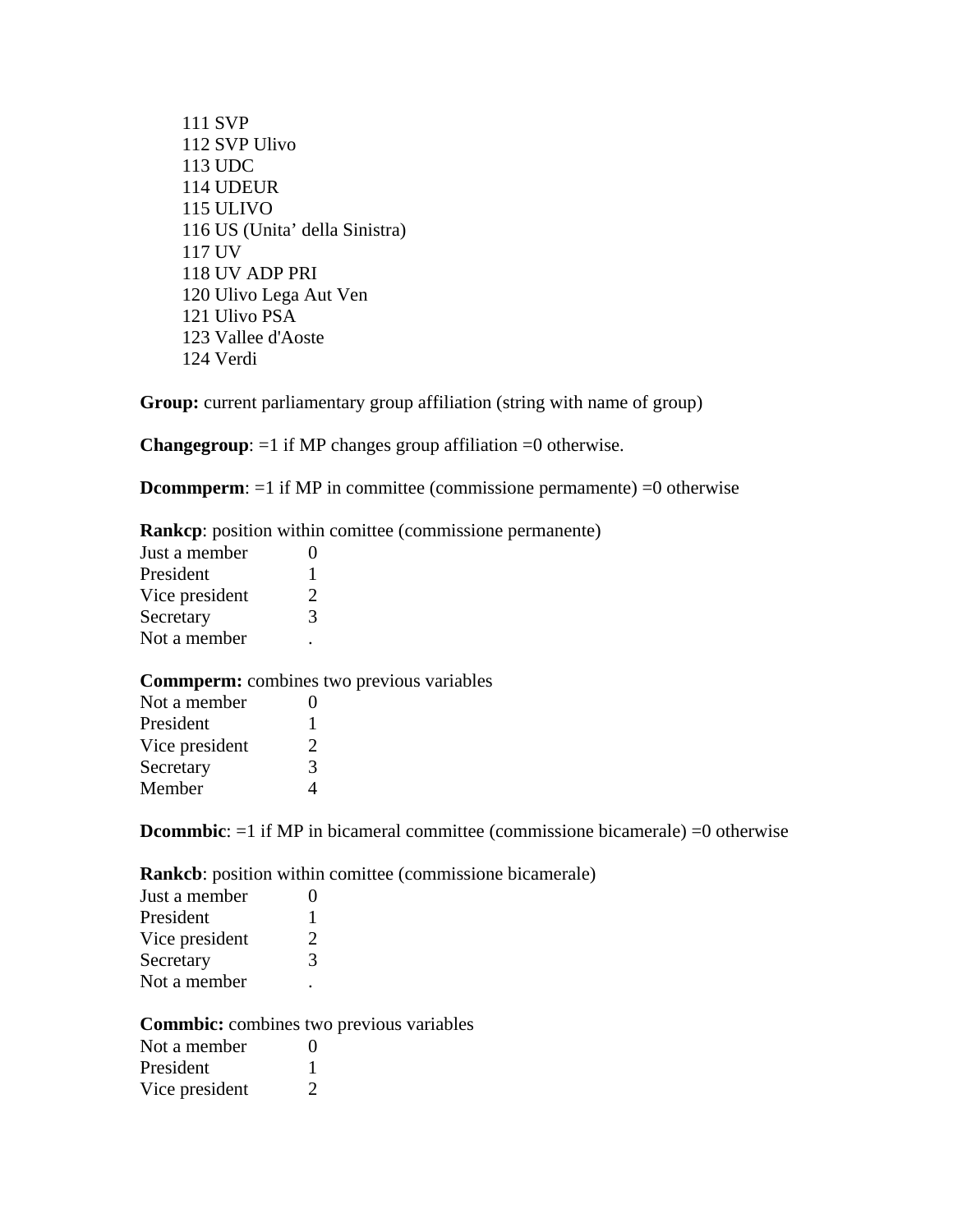| Secretary |  |
|-----------|--|
| Member    |  |

## **Giureg**: position within giunta per il regolamento:.

| Not a member   | 0                           |
|----------------|-----------------------------|
| President      | 1                           |
| Vice president | $\mathcal{D}_{\mathcal{L}}$ |
| Secretary      | 3                           |
| Member         |                             |

#### **Giuel**: position within giunta per le elezioni:

| Not a member   | $\mathbf{\Omega}$           |
|----------------|-----------------------------|
| President      | ı                           |
| Vice president | $\mathcal{D}_{\mathcal{L}}$ |
| Secretary      | 3                           |
| Member         | 4                           |

## **Giuaut**: position within giunta per le autorizzazioni a procedere:.

| 0                           |
|-----------------------------|
| 1                           |
| $\mathcal{D}_{\mathcal{L}}$ |
| 3                           |
| Δ                           |
|                             |

#### **Rankhou**: Position within the House:

| President           |                                                                                                                                                                 |
|---------------------|-----------------------------------------------------------------------------------------------------------------------------------------------------------------|
| Vice president      | $\mathcal{D}_{\mathcal{A}}^{\mathcal{A}}(\mathcal{A})=\mathcal{D}_{\mathcal{A}}^{\mathcal{A}}(\mathcal{A})\mathcal{D}_{\mathcal{A}}^{\mathcal{A}}(\mathcal{A})$ |
| Secretary           | 3                                                                                                                                                               |
| Questore            | 4                                                                                                                                                               |
| No special position | $\mathbf{\Omega}$                                                                                                                                               |

## **Rankgrou**: position within the parliamentary gruop

| President           |                   |
|---------------------|-------------------|
| Vice president      | 2                 |
| Secretary           | 3                 |
| Comitato direttivo  | 4                 |
| Consigliere         | 5                 |
| Tesoriere           | 6                 |
| No special position | $\mathbf{\Omega}$ |

## **Gov1-Gov6**: position within the first-sixth government in the current legislature

| Not a member                   |   |
|--------------------------------|---|
| Presidente del Consiglio       | L |
| Vicepresidente del Consiglio 2 |   |
| Ministro                       | 3 |
| Ministro senza portafoglio     | 4 |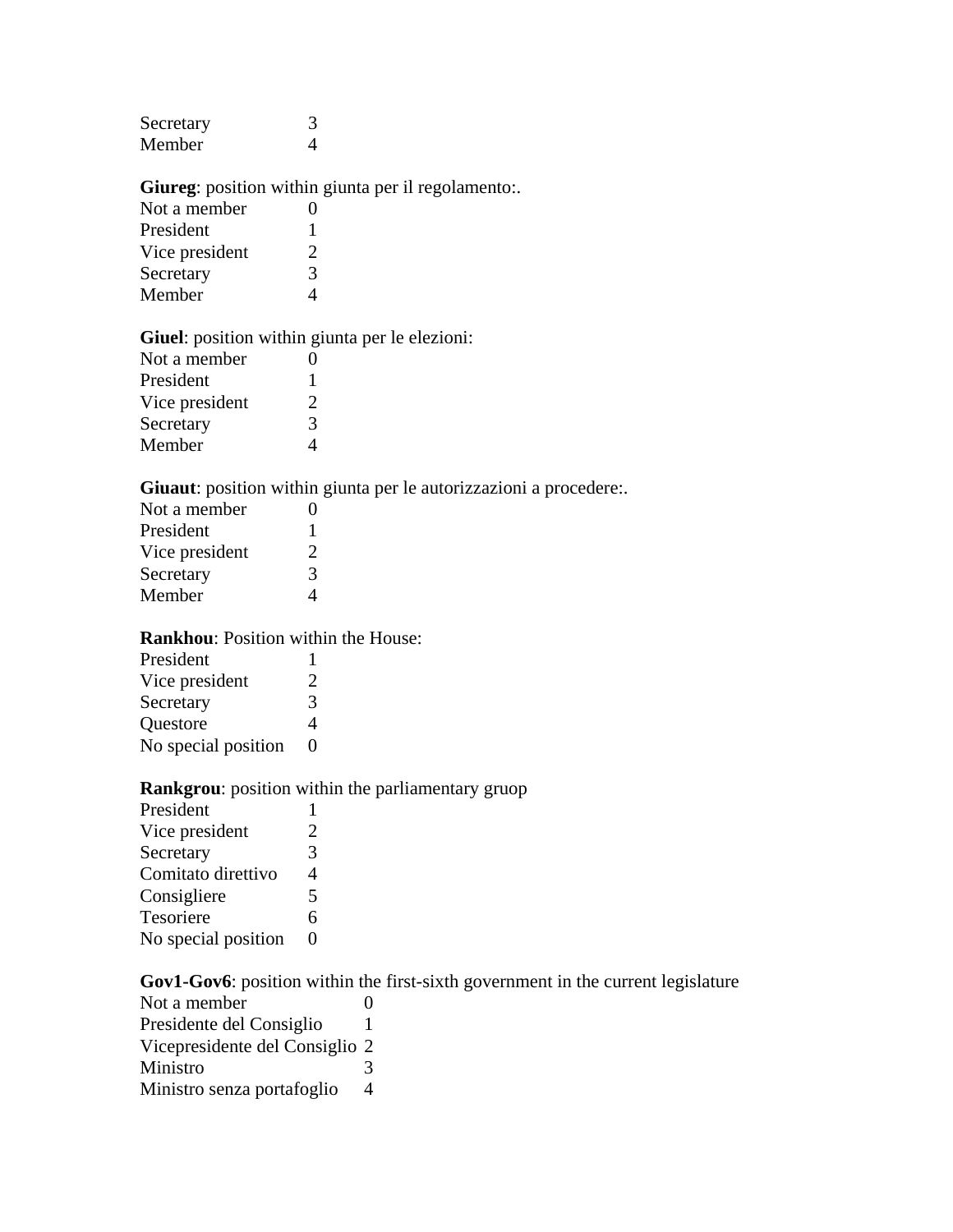Sottosegretario 5 Vice ministro 8

**Beginning\_lex:** year in which the current legislature begins

**End\_lex**: year in which the current legislature ends

**Yearin**: year in which MP enters the current legislature.

**Yearou**t: year in which MP exits the current legislature.

**ybirth**: year of birth

**age**: age

**nscand\_lex**: number of scandals in the current legislature (1948-1994)

**scandal\_pre\_entry**:  $=1$  if there was a scandal prior to entering parliament (there's one such observation), =0 o/w (1948-1994)

**scandal\_post\_exit**:  $=1$  if there was a scandal after exiting parliament (there are 4 such observations), =0 o/w (1948-1994)

**scandal in**  $lex=1$  if had a scandal in current lex,  $=0$  otherwise (if no scandal)

**scandal\_in\_year:**  $= 1$  if there was **at least one** scandal in that year,  $=0$  if there was no scandal in that year ,=missing there was a scandal in the lex corresponding to that year but we don't know the year.

[Note: data on scandals are only available up until the 11th lex—1994]

**tot n** votes: total number of parliament votes in the current lex at which MP should have been present

**n\_present:** number of votes for which the MP was present

**n\_away\_on\_duty:** number of votes for which MP was not present because of documented conflict with other parliamentary duty

**n** away: number of votes for which MP was not present without a justification

[Note: data on attendance are only available from 8th to 14th lex—1979-2006]

**Gender:** =1 if male, =2 if female, =0 transgender (Vladimir Luxuria)

**Nextleg** describes what happens to individual at the end of the lex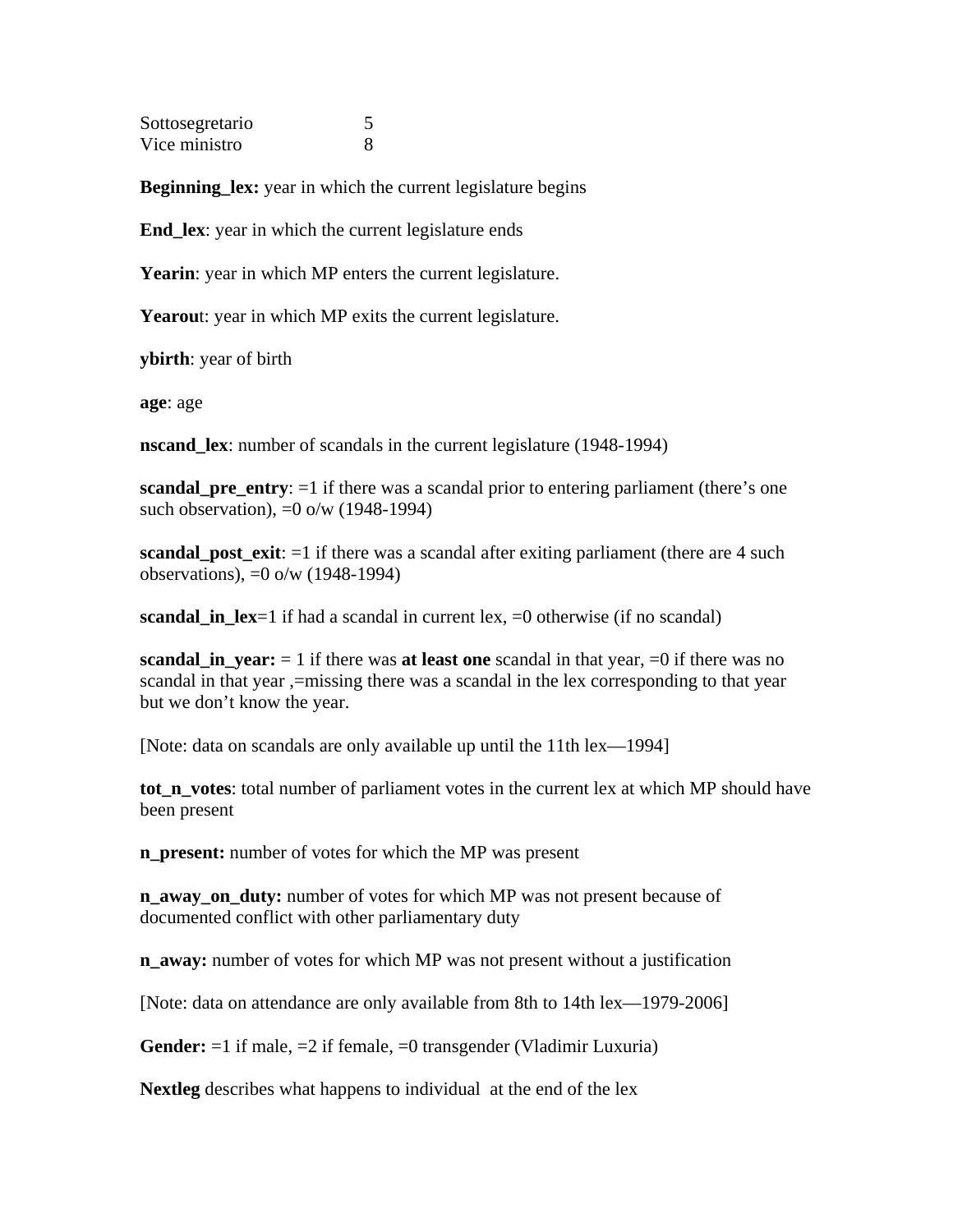| Ran and won                    | 1              |
|--------------------------------|----------------|
| Ran and lost                   | $\overline{2}$ |
| Retired                        | 5              |
| Senatore a vita                | 6              |
| Died                           | $\tau$         |
| Presidente della Repubblica    | 8              |
| Exits before the end (alla XV) | 9              |
| Still in Parlamento (alla XV)  |                |

**Ltotale\_eu05** total income variable (from tax returns). We have income data from last two years of lex 8 onwards. These are lagged incomes (one year lag). They are expressed in 2005 euros.

**Totobs:** number of observations (years) for the MP

**First\_entry**: =1 if year of first entry ever, =0 otherwise

**Last\_exit**: =1 if year of last exit ever (or end of spell), =0 otherwise

**In\_lex**:  $=1$  if year in which entering current legislature,  $=0$  otherwise

**Out** lex:  $=1$  if year in which exiting current legislature,  $=0$  otherwise

**exp\_lex** experience variable measured in number of legislatures in parliament

**n\_lex** total number of legislatures present

**In\_entry**: =1 if year in which entering parliament, previous year was out

**Out** exit:  $=1$  if year in which exiting parliament for at least one year (so following year the individual is out of parliament)

**Spell** current spell (uninterrupted service in parliament)

**Nspells** total number of spells

**Cohort** year of first entry

**Lex\_cohort** legislature of first entry

**Prima\_repubblica**: =1 if cohort<1994

**Experience:** experience variable measured in number of years in parliament

**Fraction\_yearin**: fraction of the year in parliament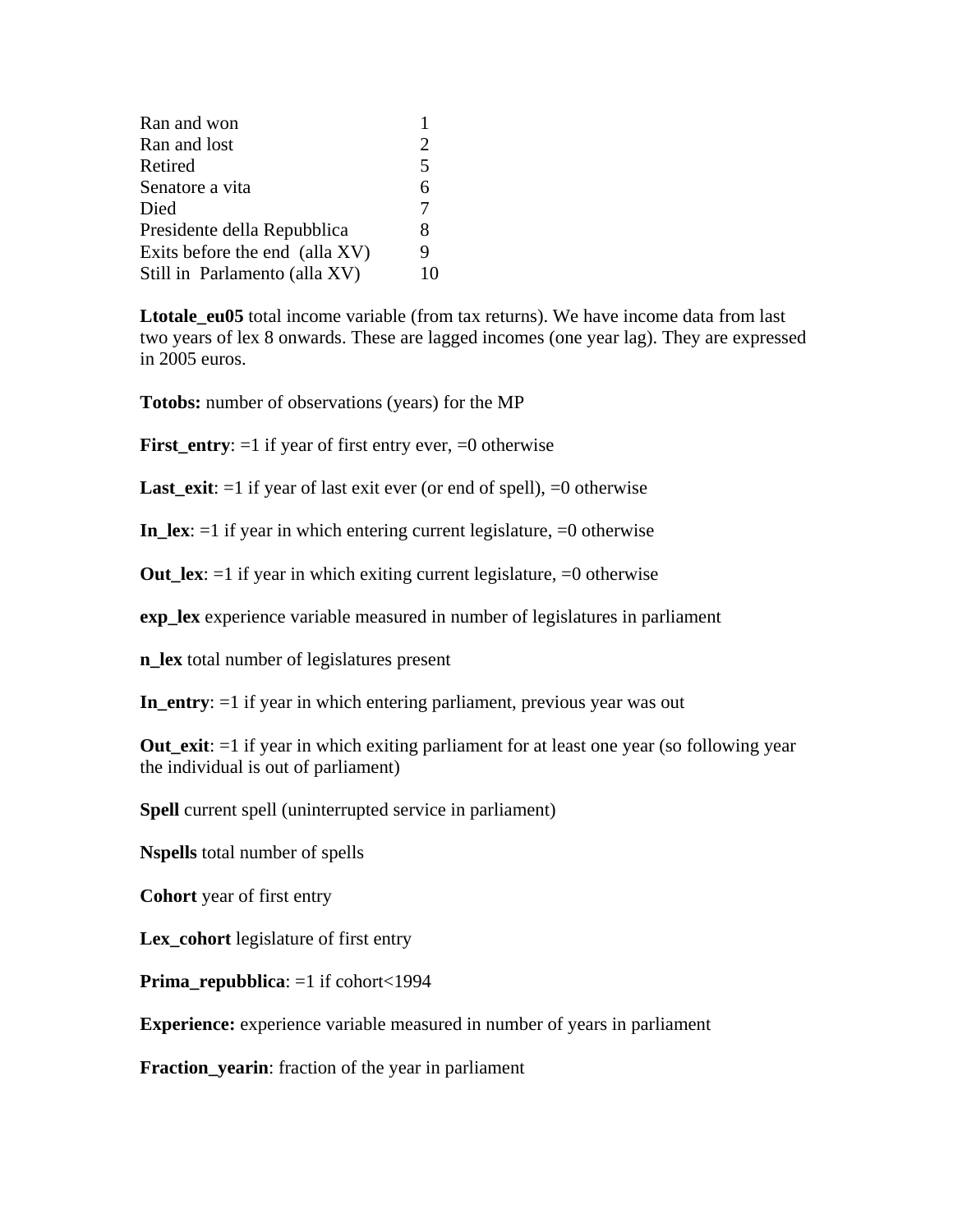**educ\_small** education (highest degree completed): Less than  $HS \t 1$ High School 2 College or more 3

**Party\_entry** political affiliation at first entry

**Party\_exit** political affiliation at last exit

**Changeparty**  $=1$  if party at entry and at exit differ

**Lindennita\_eu05**: one year lagged indennita parlamentare in 2005 euros for a full year in parliament.

**Lincparl\_eu05:** one year lagged indennita parlamentare that individual actually received based on fraction of year in parliament. This is equal to zero if in the previous year the individual was not sitting in parliament; it is equal to a fraction<1 of the annual indennita if individual entered the lex at the beginning of the lex (june) and was not in parliament in the previous year; and it is equal to Lindennita\_eu05 if the individual was in parliament in the previous year for the full year.

**Ltotale round**  $eu05 =$ **Ltotale**  $eu05$  **rounded** to the nearest euro.

**Lincparl** round  $eu05 = Linear$  **eu** $05$  rounded to the nearest euro.

**Group\_cod** Numeric variable denoting the current parliamentary group affiliation.

**Partyname** recoded name of current party affiliation fixed and recoded (use instead of **Party**)

**Party\_recoded** numeric variable denoting the current party affiliation fixed and recoded (use instead of **Party\_cod**)

**Linennita netta**  $eu05 =$  **<b>Lindennita**  $eu05$  net of taxes.

**Lincparl\_eu05\_net = Lincparl\_eu05** net of taxes.

**Lincparl\_round\_eu05\_net = Lincparl\_eu05\_net** rounded to the nearest euro

**Lextra round eu05** One year lagged annual income from activities outside parliament (income in addition to indennita' parlamentare) in 2005 euros, rounded to the nearest euro.

**Lextra** positive  $=1$  if **Lextra** round eu05>0  $=0$  otherwise.